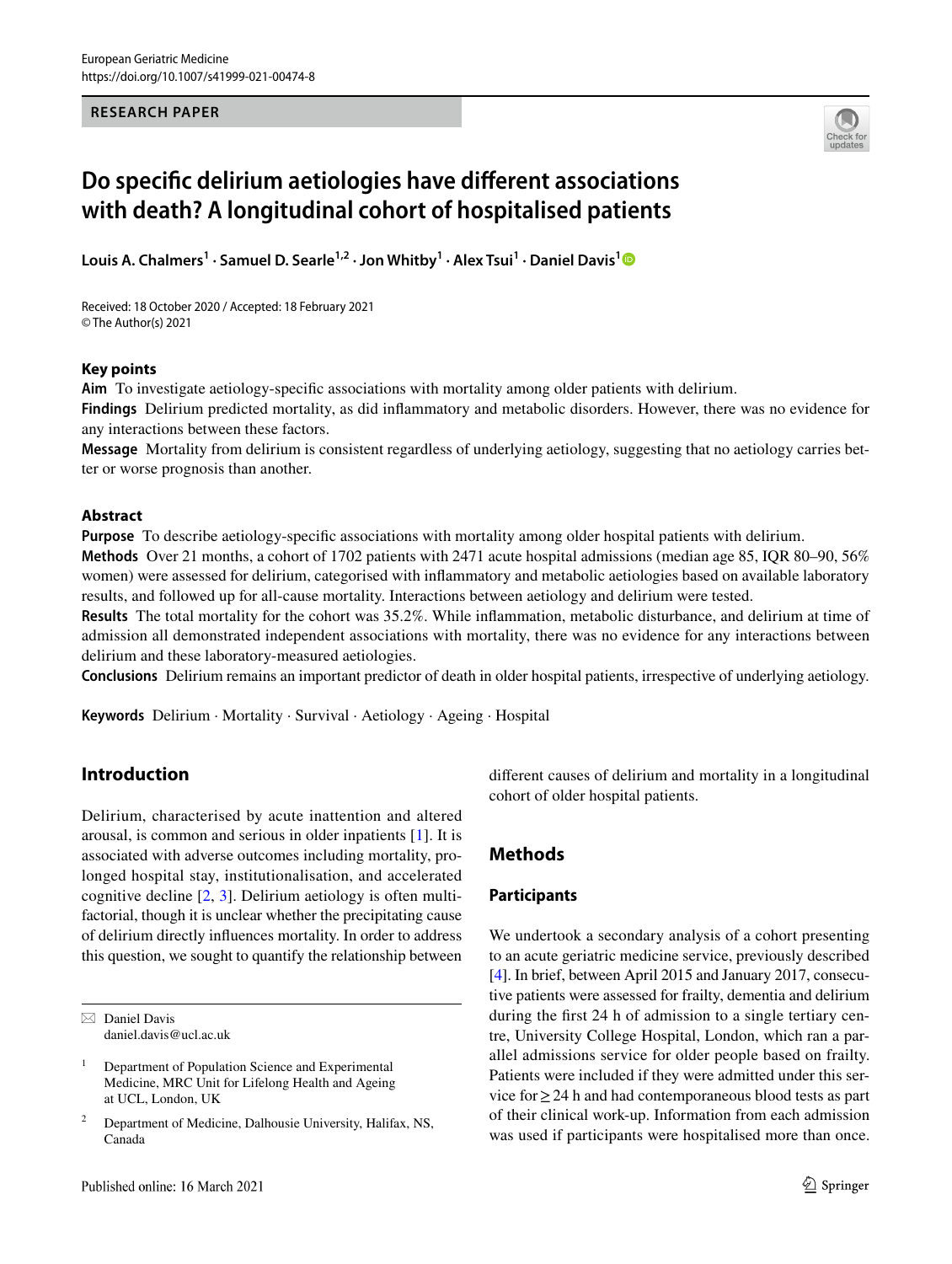These analyses were conducted as part of a service evaluation project, and individual consent was not necessary as determined by the NHS Health Research Authority (HRA), the regulatory body for medical research for England, UK. The HRA has the Research Ethics Service as one of its core functions, and they determined the project was exempt from the need to obtain approval from an NHS Research Ethics Committee.

#### **Outcomes**

Mortality was ascertained through statutory reporting (notifcations to the National Health Service Spine registry). We considered outcomes up until December 2018.

#### **Exposures**

Delirium was determined on initial presentation by a consultant geriatrician, often using a validated diagnostic tool such as the 4AT [[5\]](#page-3-4). Dementia was generally diagnosed or identifed by consultant geriatricians from medical records or collateral history at the time of admission. Frailty was graded according to the Clinical Frailty Scale [\[6](#page-3-5)].

Delirium aetiology was classifed into four categories: inflammation, metabolic, neither, both. These categories were inferred from laboratory results and were also applied to non-delirious controls. Systemic infammation was defined by an abnormal C-reactive protein  $(>5 \text{ mg/L})$ or White Cell Count  $(< 4 \text{ or } > 12 \times 10^9/\text{L})$ . Metabolic disturbance was defned by a high blood urea nitrogen/creatinine ratio  $(>18 \text{ mg/dL} \cdot \text{mg/dL})$  in the context of high creatinine  $(>92 \mu \text{mol/L})$  or by any other electrolyte abnormality (sodium <  $135$  or >  $145$  mmol/L; potassium <  $3.5$  or  $> 5.1$  mmol/L, calcium (albumin-adjusted)  $< 2.15$ or>2.55 mmol/L). Such data were readily available from retrospective interrogation of electronic patient records.

#### **Statistical analysis**

We used a proportional Cox hazard model to estimate risk of death in those with and without delirium, stratifed by aetiology as defned above. To account for individuals with multiple admissions, we right-censored by readmission date [[7\]](#page-3-6) and clustered by individual to estimate robust standard errors. In a series of univariable and multivariable models, we tested interactions between delirium and each available aetiological factor, including the above exposures and demographic data (age, sex). Heteroskedasticity was assessed by inspecting Schoenfeld residuals. We used Python 3.6, Jupyter Notebook [[8,](#page-3-7) [9](#page-3-8)], to pre-process the data and Stata 15.1 (StataCorp) for all other analyses.

#### **Results**

In this sample, 1750 individuals were assessed. With 31% being admitted more than once, there were 2552 separate admissions. Inclusion criteria were met for 2471 admissions (96.8%, 1702 individual patients, 97.2%) (Table [1\)](#page-1-0). Of these admissions, the median age was 85 years (range 52–103), 1378 (55.8%) were women, 1235 (50%) had dementia, and median Clinical Frailty Scale score was 6 (IQR 5, 7). Delirium was identifed in 831 (33.6%) admissions. Infammation and metabolic abnormalities were apparent in 1948 (78.8%) and 772 (31.2%) admissions, respectively. There were 866

<span id="page-1-0"></span>

| Table 1 Patient characteristics<br>and delirium status for |                            | Overall $(n=2471)$ | No delirium $(n=1640)$ | Delirium $(n=831)$ | $\boldsymbol{p}$ |  |  |  |  |
|------------------------------------------------------------|----------------------------|--------------------|------------------------|--------------------|------------------|--|--|--|--|
| admissions                                                 | Mortality, $n(\%)$         | 870 (35.2)         | 499 (30.4)             | 371 (44.6)         | < 0.001          |  |  |  |  |
|                                                            | Age, median $(Q1,Q3)$      | 85 [81,90]         | 85 (81,89)             | 85 (80,90)         | 0.745            |  |  |  |  |
|                                                            | Sex, female $(\%)$         | 1378 (55.8)        | 914 (55.7)             | 464 (55.8)         | 0.995            |  |  |  |  |
|                                                            | $\mathbf{I}$               | 2(0.1)             | 2(0.1)                 | 0(0)               |                  |  |  |  |  |
|                                                            | 2                          | 9(0.4)             | 9(0.5)                 | 0(0)               |                  |  |  |  |  |
|                                                            | 3                          | 32(1.3)            | 31(1.9)                | 1(0.1)             |                  |  |  |  |  |
|                                                            | 4                          | 170(6.9)           | 138(8.4)               | 32(3.9)            |                  |  |  |  |  |
|                                                            | Clinical Frailty Score (%) |                    |                        |                    |                  |  |  |  |  |
|                                                            | 5                          | 602(24.4)          | 473 (28.8)             | 129(15.5)          | < 0.001          |  |  |  |  |
|                                                            | 6                          | 912 (36.9)         | 603 (36.8)             | 309 (37.2)         |                  |  |  |  |  |
|                                                            | 7                          | 622(25.2)          | 325(19.8)              | 297 (35.7)         |                  |  |  |  |  |
|                                                            | 8                          | 95(3.8)            | 44(2.7)                | 51(6.1)            |                  |  |  |  |  |
|                                                            | 9                          | 27(1.1)            | 15(0.9)                | 12(1.4)            |                  |  |  |  |  |
|                                                            | Dementia $(\%)$            | 1235(50.0)         | 626(38.2)              | 609 (73.3)         | < 0.001          |  |  |  |  |
|                                                            | Inflammatory $(\%)$        | 1947 (78.8)        | 1248(76.1)             | 700 (84.2)         | < 0.001          |  |  |  |  |
|                                                            | Metabolic $(\%)$           | 772 (31.2)         | 490 (29.9)             | 282 (33.9)         | 0.044            |  |  |  |  |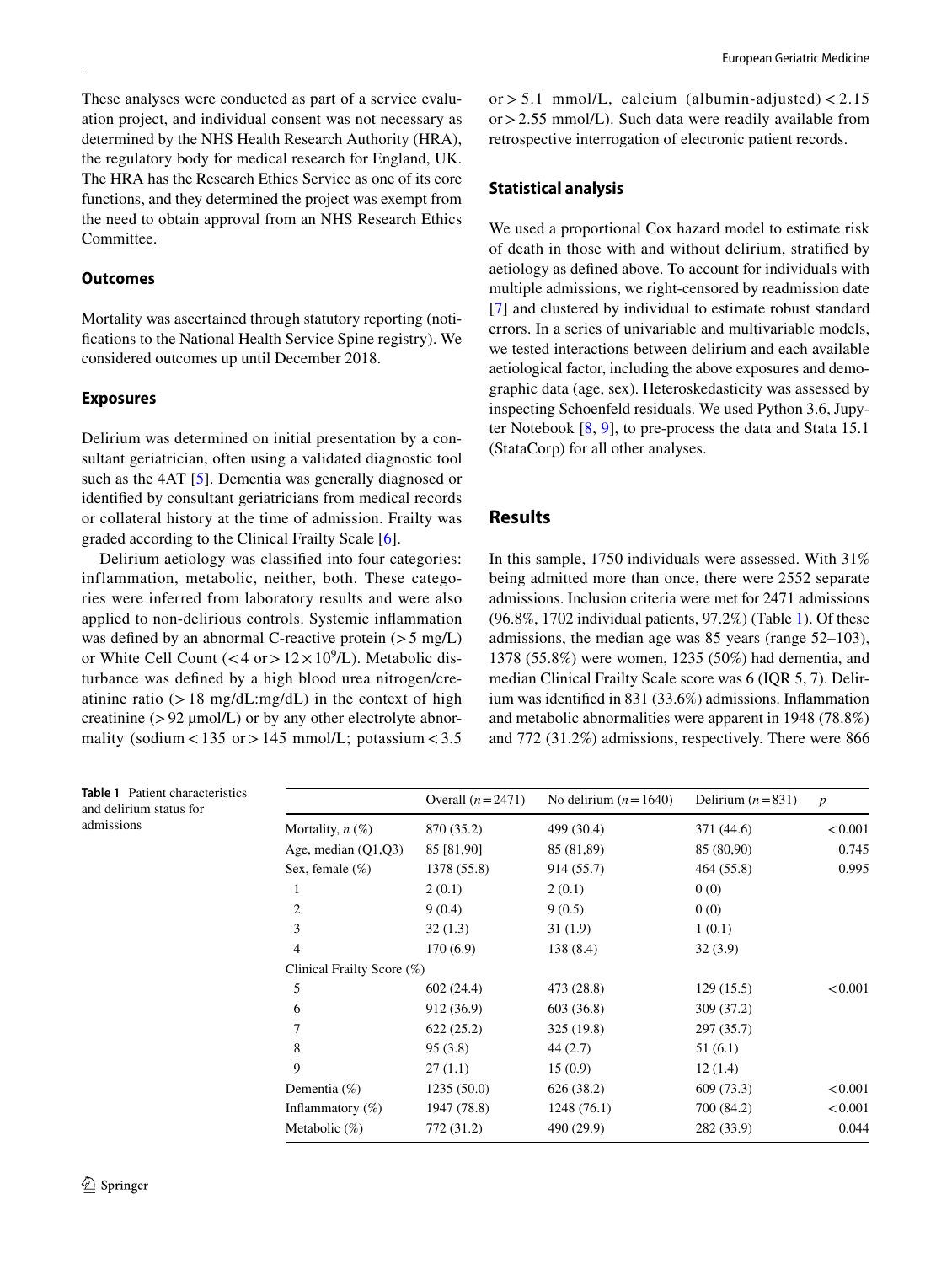(35.0%) deaths during the 44-month study period. Length of follow-up ranged from 1 to 1340 days.

In univariable models, delirium, inflammation and metabolic disturbance were all associated with mortality (delirium HR 1.35, 95% CI 1.17–1.56, *p*<0.01; infammation HR 1.74, 95% CI 1.45–2.09, *p*<0.01; metabolic HR 1.36, 95% CI 1.18–1.56, *p*<0.01) (Table [2\)](#page-2-0). Kaplan–Meier curves, adjusted by age–sex–frailty, show survival stratifed by delirium status and aetiology (Fig. [1\)](#page-2-1). In the multivariable model, there was no evidence of an interaction between delirium status and aetiological factor (Table [2](#page-2-0)).

# **Discussion**

In a sample of older people presenting to acute care, we found the mortality associated with delirium was consistent, irrespective of underlying infammatory, metabolic or other aetiologies. This suggests any pathophysiological pathway from delirium to death does not specifcally involve infammation or metabolic disturbance. It also indicates the mortality after delirium is substantial, even if there are no abnormal laboratory results. Taken together, our fndings highlight the need for continued recognition of delirium as a harbinger for death from any cause.

Consistent with the case mix for an acute frailty service (>90% had CFS scores 5 or more), admissions with delirium were of comparable age to those without. Similarly, dementia was not associated with death on univariable analysis, compared with frail patients without dementia. These observations are in keeping with our fnding that adjusting for age did not make much diference between univariable and multivariable analyses.

Our results are limited as a single-site study in an urban university hospital. Moreover, we have assumed that routine laboratory tests are valid approaches to classify

<span id="page-2-0"></span>**Table 2** Hazard ratios for mortality by delirium, infammatory and metabolic exposures, and covariate factors, estimated by Cox regression

|                               | Univariable models |        |      |                  | Multivariable model |        |      |        |
|-------------------------------|--------------------|--------|------|------------------|---------------------|--------|------|--------|
|                               | <b>HR</b>          | 95% CI |      | $\boldsymbol{p}$ | HR                  | 95% CI |      | p      |
| Age                           | 1.04               | 1.03   | 1.05 | < 0.01           | 1.03                | 1.02   | 1.04 | < 0.01 |
| Sex (female)                  | 0.73               | 0.63   | 0.83 | < 0.01           | 0.72                | 0.64   | 0.83 | < 0.01 |
| <b>Clinical Frailty Score</b> | 1.45               | 1.34   | 1.56 | < 0.01           | 1.43                | 1.33   | 1.54 | < 0.01 |
| Dementia                      | 0.92               | 0.79   | 1.07 | 0.28             |                     |        |      |        |
| Delirium                      | 1.35               | 1.17   | 1.56 | < 0.01           | 1.32                | 1.15   | 1.52 | < 0.01 |
| Inflammatory                  | 1.74               | 1.45   | 2.09 | < 0.01           | 1.76                | 1.47   | 2.11 | < 0.01 |
| Metabolic                     | 1.36               | 1.18   | 1.56 | < 0.01           | 1.36                | 1.18   | 1.57 | < 0.01 |

Complete case analysis of 2471 admissions, clustered by 1702 patients

<span id="page-2-1"></span>**Fig. 1** Kaplan–Meier survival curves describing age–sex– frailty-adjusted survival from admission, by aetiology and delirium status (censored by readmission or end of study, clustered by patient)

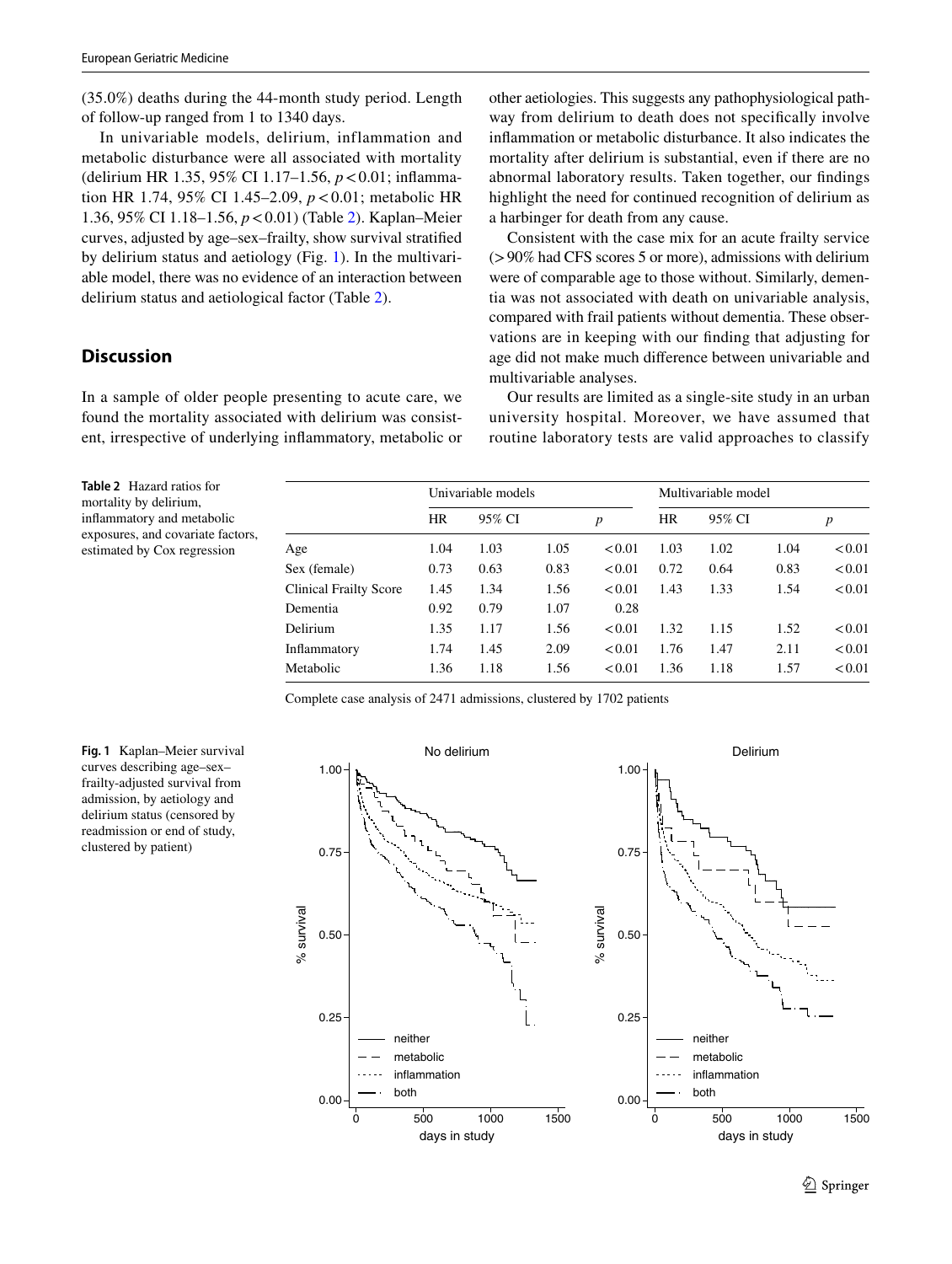systemic infammatory or metabolic aetiologies. Additional information on medications as delirium precipitants may have strengthened our interpretation. Nonetheless, the data beneft from prospective follow-up of a cohort characterised by specialists in geriatric medicine, and the outcome ascertainment is robust.

Other studies that have linked aetiology-based phenotypes in delirium with outcomes such as cognitive impairment, have been mainly in the context of critical illness or after surgery  $[10-12]$  $[10-12]$  $[10-12]$ . In these settings, specific delirium aetiologies may have diferent impacts on outcomes. This contrasts with our fnding that delirium carries similar mortality outcomes, regardless of aetiology.

Our fndings emphasise the impact of delirium on mortality irrespective of aetiology for older patients presenting to acute hospital. The main clinical implication is that delirium, even when its precipitant does not affect laboratory values (e.g. new medications or withdrawal, pain, constipation, urinary retention), confers an association with mortality comparable to other causes that may be perceived as more serious. Further work is needed to confrm this in other settings, such as intensive care or postoperative patients. Mechanistically, if the causes considered here do not have specifc relationships with death, that is, any aetiology is equally relevant, then it suggests that delirium represents a fnal common (adverse) pathway. In any case, persistent effort is needed to ensure best practice in delirium prevention but also that identifying all causes of delirium remains an important aspect of geriatric medical care.

**Author contributions** LAC processed the data for analysis. DD and LAC undertook the statistical analyses and had oversight of the project. LAC drafted the frst version of the manuscript. All authors contributed to revision and intellectual content of the fnal submission.

**Funding** Daniel Davis is funded through a Wellcome Intermediate Clinical Fellowship (WT107467).

**Data availability** On request subject to data sharing agreement ([https://](https://www.ucl.ac.uk/cardiovascular/research/population-science-and-experimental-medicine/mrc-unit-lifelong-health-and-ageing-ucl/data) [www.ucl.ac.uk/cardiovascular/research/population-science-and-exper](https://www.ucl.ac.uk/cardiovascular/research/population-science-and-experimental-medicine/mrc-unit-lifelong-health-and-ageing-ucl/data) [imental-medicine/mrc-unit-lifelong-health-and-ageing-ucl/data\)](https://www.ucl.ac.uk/cardiovascular/research/population-science-and-experimental-medicine/mrc-unit-lifelong-health-and-ageing-ucl/data).

**Code availability** On request.

#### **Declarations**

**Conflict of interest** The authors declare that they have no confict of interest.

**Ethical approval** The HRA has the Research Ethics Service as one of its core functions, and they determined the project was exempt from the need to obtain approval from an NHS Research Ethics Committee.

**Informed consent** These analyses were conducted as part of a service evaluation project, and individual consent was not necessary as determined by the NHS Health Research Authority (HRA), the regulatory body for medical research for England, UK.

**Open Access** This article is licensed under a Creative Commons Attribution 4.0 International License, which permits use, sharing, adaptation, distribution and reproduction in any medium or format, as long as you give appropriate credit to the original author(s) and the source, provide a link to the Creative Commons licence, and indicate if changes were made. The images or other third party material in this article are included in the article's Creative Commons licence, unless indicated otherwise in a credit line to the material. If material is not included in the article's Creative Commons licence and your intended use is not permitted by statutory regulation or exceeds the permitted use, you will need to obtain permission directly from the copyright holder. To view a copy of this licence, visit<http://creativecommons.org/licenses/by/4.0/>.

# **References**

- <span id="page-3-0"></span>1. Gibb K, Seeley A, Quinn T, Siddiqi N, Shenkin S, Rockwood K, Davis D (2020) The consistent burden in published estimates of delirium occurrence in medical inpatients over four decades: a systematic review and meta-analysis study. Age Ageing 49(3):352–360. <https://doi.org/10.1093/ageing/afaa040>
- <span id="page-3-1"></span>2. Witlox J, Eurelings LS, de Jonghe JF, Kalisvaart KJ, Eikelenboom P, van Gool WA (2010) Delirium in elderly patients and the risk of postdischarge mortality, institutionalization, and dementia: a metaanalysis. JAMA 304(4):443–451. [https://doi.org/10.1001/jama.2010.](https://doi.org/10.1001/jama.2010.1013) [1013](https://doi.org/10.1001/jama.2010.1013)
- <span id="page-3-2"></span>3. Davis DH, Muniz-Terrera G, Keage HA, Stephan BC, Fleming J, Ince PG, Matthews FE, Cunningham C, Ely EW, MacLullich AM, Brayne C, Epidemiological Clinicopathological Studies in Europe (EClipSE) Collaborative Members (2017) Association of delirium with cognitive decline in late life: a neuropathologic study of 3 population-based cohort studies. JAMA Psychiatry. 74(3):244–251. <https://doi.org/10.1001/jamapsychiatry.2016.3423>
- <span id="page-3-3"></span>4. Ellis HL, Wan B, Yeung M, Rather A, Mannan I, Bond C, Harvey C, Raja N, Dutey-Magni P, Rockwood K, Davis D, Searle SD (2020) Complementing chronic frailty assessment at hospital admission with an electronic frailty index (FI-Laboratory) comprising routine blood test results. CMAJ 192(1):E3–E8. [https://doi.org/10.1503/](https://doi.org/10.1503/cmaj.190952) [cmaj.190952](https://doi.org/10.1503/cmaj.190952)
- <span id="page-3-4"></span>5. References [Internet]. 4AT—rapid clinical test for delirium [cited 2020 Aug 10].<https://www.the4at.com/references>
- <span id="page-3-5"></span>6. Rockwood K, Song X, MacKnight C, Bergman H, Hogan DB, McDowell I, Mitnitski A (2005) A global clinical measure of ftness and frailty in elderly people. CMAJ 173(5):489–495. [https://](https://doi.org/10.1503/cmaj.050051) [doi.org/10.1503/cmaj.050051](https://doi.org/10.1503/cmaj.050051)
- <span id="page-3-6"></span>7. Prinja S, Gupta N, Verma R (2010) Censoring in clinical trials: review of survival analysis techniques. Indian J Community Med 35(2):217–221. <https://doi.org/10.4103/0970-0218.66859>
- <span id="page-3-7"></span>8. Kluyver T, Ragan-Kelley B, Pérez F, Granger B, Bussonnier M, Frederic J et al (2016) Jupyter Notebooks—a publishing format for reproducible computational workfows. In: Loizides F, Scmidt B (eds) Positioning and power in academic publishing: players, agents and agendas [Internet]. IOS Press, pp 87–90. [https://eprints.soton.](https://eprints.soton.ac.uk/403913/) [ac.uk/403913/](https://eprints.soton.ac.uk/403913/)
- <span id="page-3-8"></span>9. Pollard TJ, Johnson AEW, Rafa JD, Mark RG (2018) tableone: an open source Python package for producing summary statistics for research papers. JAMIA Open 1(1):26–31
- <span id="page-3-9"></span>10. Girard TD, Thompson JL, Pandharipande PP, Brummel NE, Jackson JC, Patel MB, Hughes CG, Chandrasekhar R, Pun BT, Boehm LM, Elstad MR, Goodman RB, Bernard GR, Dittus RS, Ely EW (2018) Clinical phenotypes of delirium during critical illness and severity of subsequent long-term cognitive impairment: a prospective